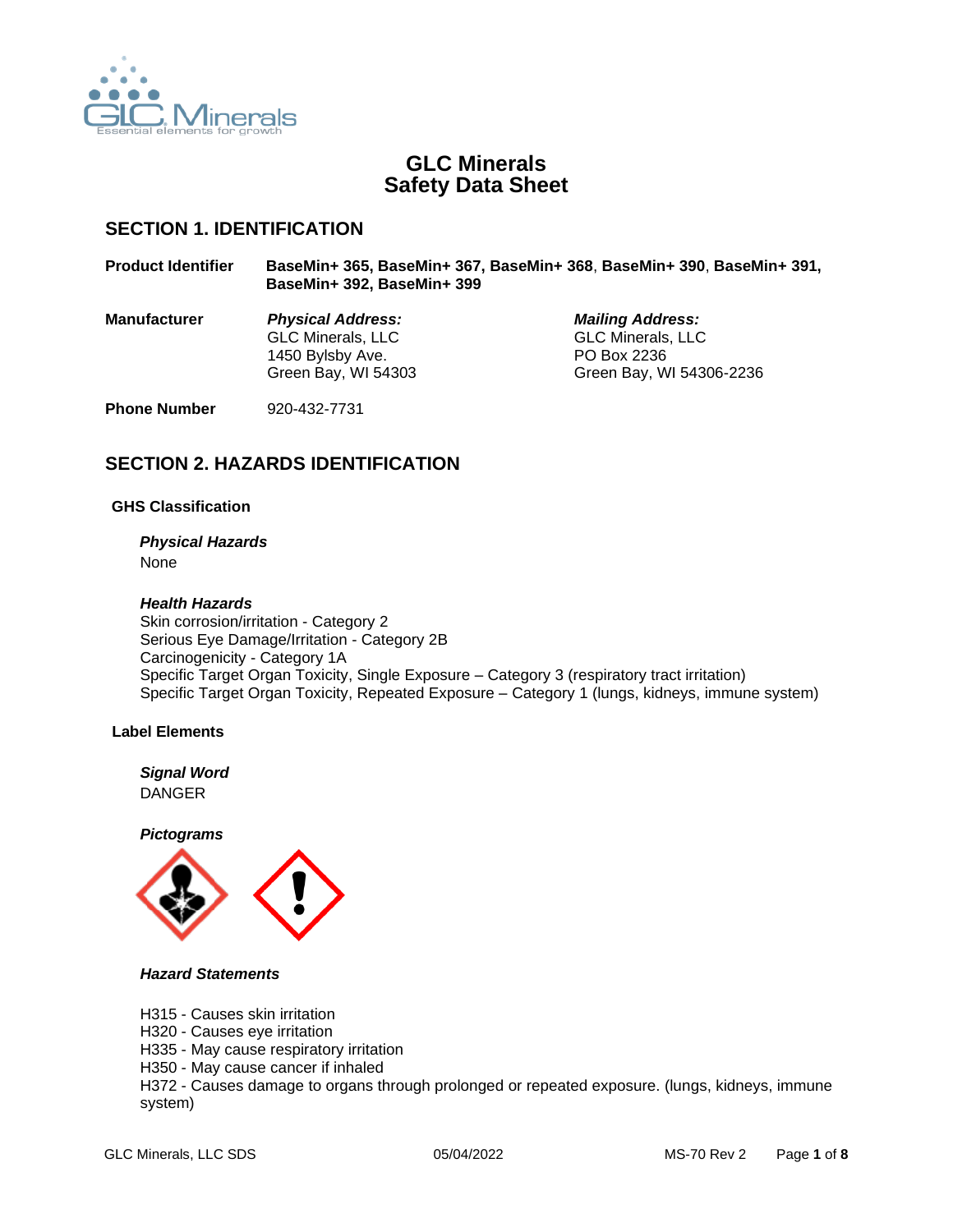

### *Precautionary Statements*

#### **Prevention**

- P201- Obtain special instructions before use.
- P202- Do not handle until all safety precautions have been read and understood.
- P271- Use only outdoors or in well-ventilated area.

P260- Do not breathe dust.

- P270- Do not eat, drink or smoke when using this product.
- P264- Wash hands thoroughly after handling
- P280- Wear eye/face protection and protective gloves.

### Response

- P308 + P313 If exposed or concerned: Get medical attention.
- P314- Get medical attention if you feel unwell.

P302 + P352 + P362 + P363 - IF ON SKIN: Wash with plenty of soap and water. Take off contaminated clothing and wash before reuse.

P304 + P340 + P312 - IF INHALED: Remove victim to fresh air and keep at rest in a position comfortable for breathing. Call a POISON CENTER or physician if you feel unwell.

P332 + P313 - If skin irritation occurs: Get medical attention.

P305 + P351 + P338 + P310 - IF IN EYES: Rinse cautiously with water for several minutes. Remove contact lenses, if present and easy to do. Continue rinsing. Immediately call a POISON CENTER or physician.

## Storage and Disposal

P401 - Store to minimize dust generation.

- P403 Store in a well-ventilated place
- P405 Store locked up.

P501 - Dispose of contents and container in accordance with all local, regional, national and international regulations.

# **SECTION 3. COMPOSITION/INFORMATION ON INGREDIENTS**

| <b>Chemical Name</b>   | CAS No.    | %        | <b>Trade Secret</b> |
|------------------------|------------|----------|---------------------|
| Calcium carbonate      | 1317-65-3  | 17-34    | $\star$             |
| Magnesium carbonate    | 546-93-0   | 29-86    | $\star$             |
| Sodium sesquicarbonate | 533-96-0   | $17-42$  | $\star$             |
| Sodium chloride        | 7647-14-5  | $0 - 14$ | $\star$             |
| Silica, crystalline    | 14808-60-7 | <1       | $\star$             |

*\* The exact percentage (concentration) of composition has been withheld as a trade secret.*

# **SECTION 4. FIRST-AID MEASURES**

## **First-aid Measures**

#### *Inhalation*

Remove victim to fresh air and keep at rest in a position comfortable for breathing. Get medical advice/attention if symptoms persist. If not breathing, if breathing is irregular or if respiratory arrest occurs, provide artificial respiration or oxygen by trained personnel. If unconscious, place in recovery position and get medical attention immediately. Maintain an open airway. Loosen tight clothing such as a collar, tie, belt or waistband.

## *Skin Contact*

Flush contaminated skin with plenty of water. Get medical advice/attention if irritation persists. Remove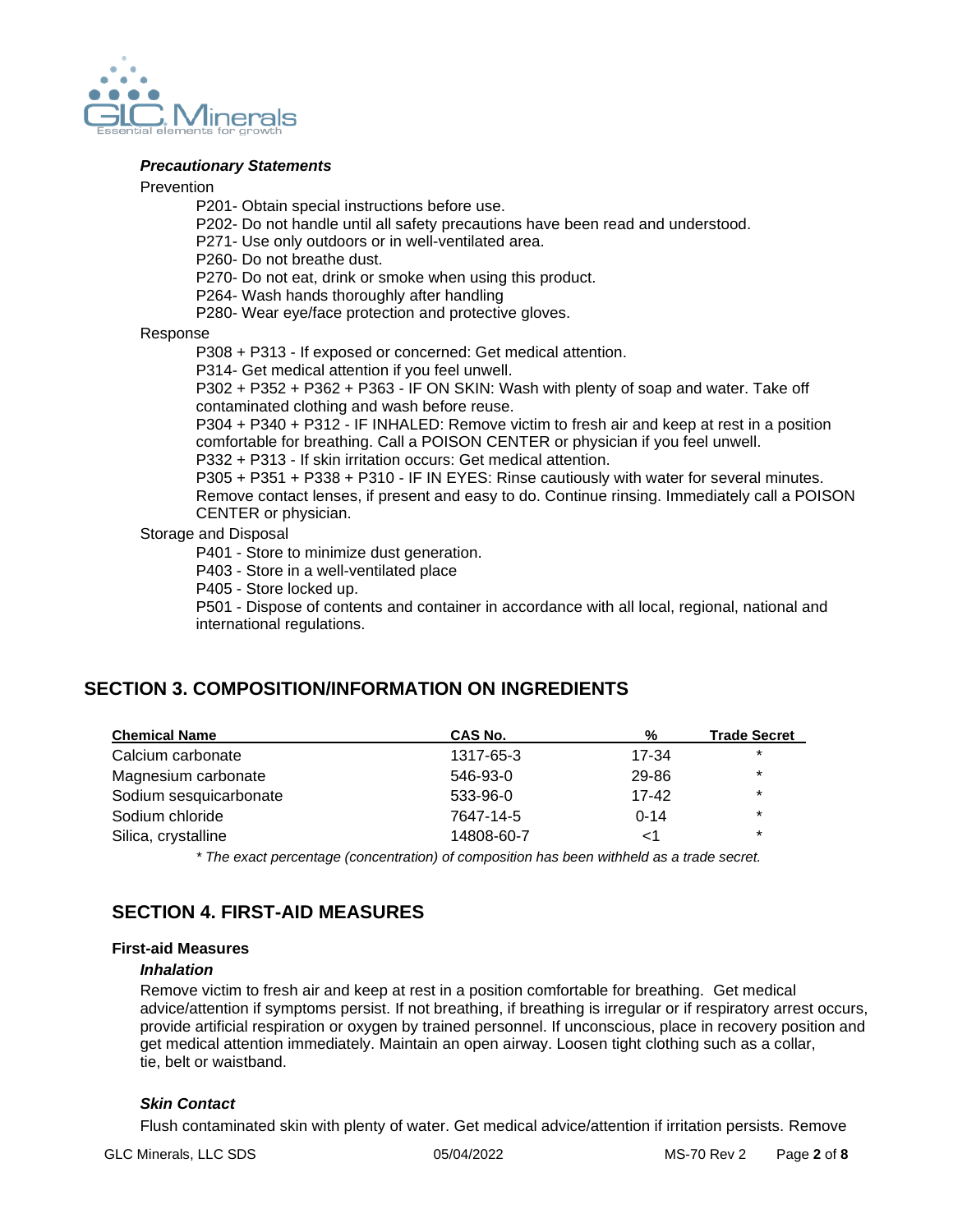

dusty clothing and launder before reuse.

### *Eye Contact*

Flush victim's eyes thoroughly with large quantities of water, including under eye lids. Get medical attention if irritation persists.

### *Ingestion*

Rinse mouth with water. Get medical advice/attention if you feel unwell or are concerned. Do not induce vomiting unless directed to do so by medical personnel. If vomiting occurs, the head should be kept low so that vomit does not enter the lungs.

## **Most Important Acute Symptoms**

Eye, skin and respiratory tract irritation.

## **SECTION 5. FIRE-FIGHTING MEASURES**

### **Suitable Extinguishing Media**

Not combustible. Use extinguishing agent suitable for the surrounding fire.

### **Specific Hazards Arising from the Chemical**

Does not burn. Calcium carbonate decomposes at high temperature (1742 ºF/950 ºC) to give gaseous carbon dioxide, calcium oxide (quicklime) and magnesium oxide. Fumes of sodium oxide. chlorine and hydrogen chloride.

### **Special Protective Equipment and Precautions for Fire-fighters**

Fire-fighters should wear appropriate protective equipment and self-contained breathing apparatus (SCBA) with a full face-piece operated in positive pressure mode.

## **SECTION 6. ACCIDENTAL RELEASE MEASURES**

## **Personal Precautions, Protective Equipment, and Emergency Procedures**

Avoid skin and eye contact. Avoid inhaling dust. Avoid generating airborne dust. Wear appropriate protective clothing as described in Section 8.

## **Methods and Materials for Containment and Cleaning Up**

Utilize cleanup methods that minimize generating dust. Avoid dry sweeping. Keep material out of lakes, streams, ponds, and sewer drains. Dispose of via a licensed waste disposal contractor.

## **SECTION 7. HANDLING AND STORAGE**

## **Precautions for Safe Handling**

Use appropriate personal protective equipment (see Section 8). Avoid inhalation, skin, and eye contact. Avoid generating dust. An eye wash station should be readily available when this product is handled. Wear appropriate respirator when ventilation is inadequate. Keep in the original container or an approved alternative made from a compatible material, kept tightly closed when not in use.

## **Conditions for Safe Storage**

Store in accordance with local regulations. Store in original container protected from direct sunlight in a dry, cool and well-ventilated area, away from incompatible materials (see Section 10) and food and drink. Store to minimize dust generation. Keep container tightly closed and sealed until ready for use. Containers that have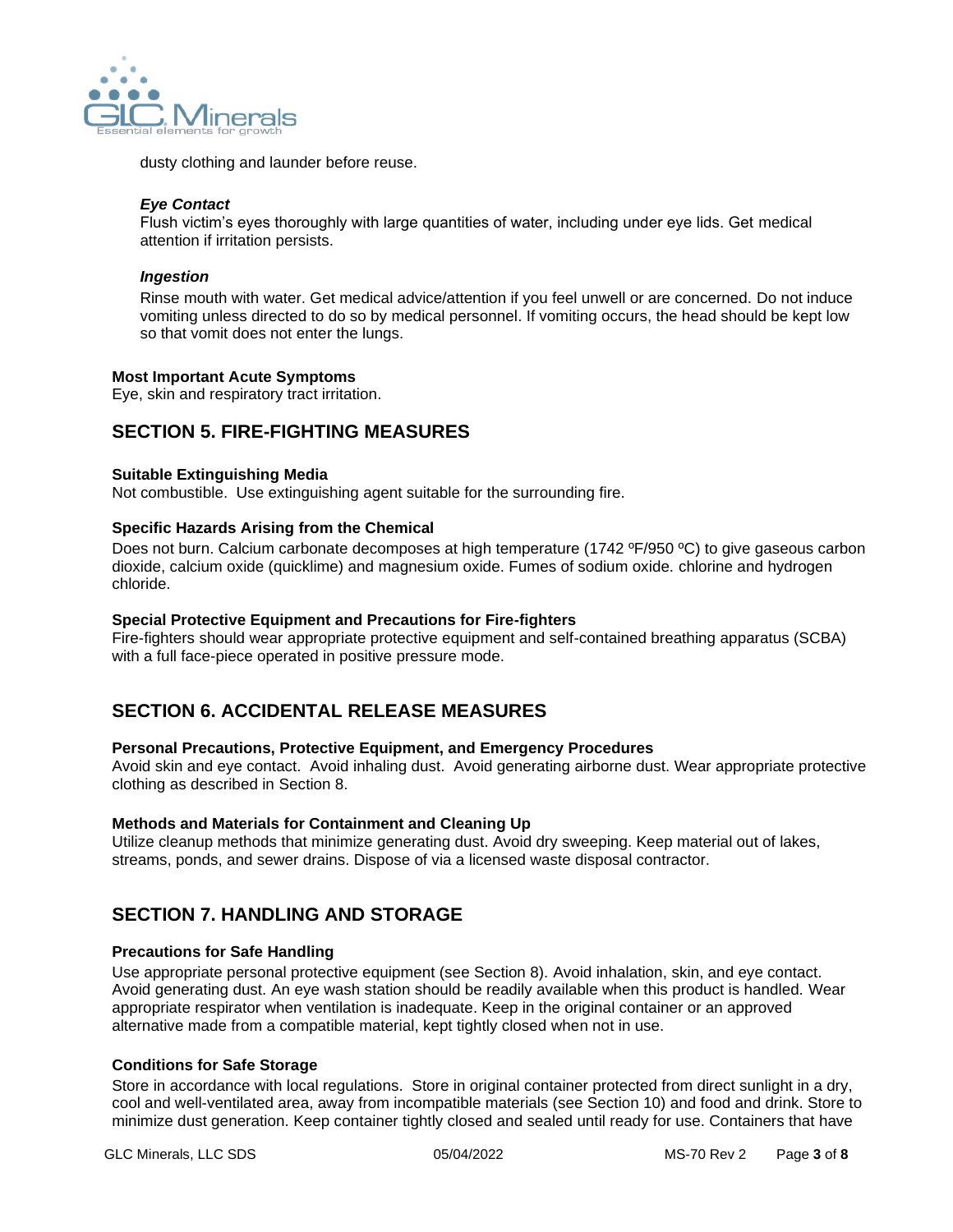

been opened must be carefully resealed and kept upright to prevent leakage. Do not store in unlabeled containers. Use appropriate containment to avoid environmental contamination. Keep away from moisture.

# **SECTION 8. EXPOSURE CONTROLS/PERSONAL PROTECTION**

## **Control Parameters**

| Ingredient             | CAS#       | <b>OSHA PEL</b>                                              | <b>ACGIH TLV®</b>                                            |
|------------------------|------------|--------------------------------------------------------------|--------------------------------------------------------------|
| Calcium carbonate      | 1317-65-3  | 15 mg/m $3$ (TWA)<br>5 mg/m <sup>3</sup> (TWA)(R)            | NE.                                                          |
| Magnesium carbonate    | 546-93-0   | 15 mg/m <sup>3</sup> (TWA)*<br>5 mg/m <sup>3</sup> (TWA)(R)* | 10 mg/m <sup>3</sup> (TWA)*<br>3 mg/m <sup>3</sup> (TWA)(R)* |
| Sodium sesquicarbonate | 533-96-0   | <b>NE</b>                                                    | NE.                                                          |
| Sodium chloride        | 7647-14-5  | <b>NE</b>                                                    | NE.                                                          |
| Silica, crystalline    | 14808-60-7 | 50 $\mu$ g/m <sup>3</sup> (TWA) (R)                          | $25 \mu g/m^3$ (TWA) (R)                                     |

\* Some U.S. states with state run OSHA programs may have PELs that are different the Federal PELs listed in the table above.

## **Exposure Limit Abbreviations**

**\*=** There is no specific exposure limit for this compound. The OSHA PEL listed is for Particles Not Otherwise Regulated (PNORs). The ACGIH TLV listed is for Particles Not Otherwise Specified.

**NE**= None Established

**ACGIH TLV**= American Conference of Governmental Industrial Hygienists Threshold Limit Value ® , 2021 Edition

**OSHA PEL**= Occupational Health and Safety Administration Permissible Exposure Limit

**TWA=** Time Weighted Average

**STEL= Short Term Exposure Limit** 

**C**= Ceiling Limit

**mg/m<sup>3</sup>**= milligram of substance per cubic meter of air

**µg/m<sup>3</sup>**= micrograms of substance per cubic meter of air

**R=** Respirable fraction of particulate sampled

**I**= Inhalable fraction of particulate sampled

## **Engineering Controls**

Use only with adequate general or local exhaust ventilation to maintain exposures to the substances above below their occupational exposure limits.

#### **Individual Protection Measures (Personal Protective Equipment):**

#### *Eye Protection*

Safety eyewear complying with an approved standard should be used when a risk assessment indicates this is necessary to avoid exposure to dust. Wear safety glasses with side-shields if there is a risk of particles getting in eyes. In windy conditions, or if work activity generates elevated airborne dust levels, dust proof or chemical goggles may be necessary.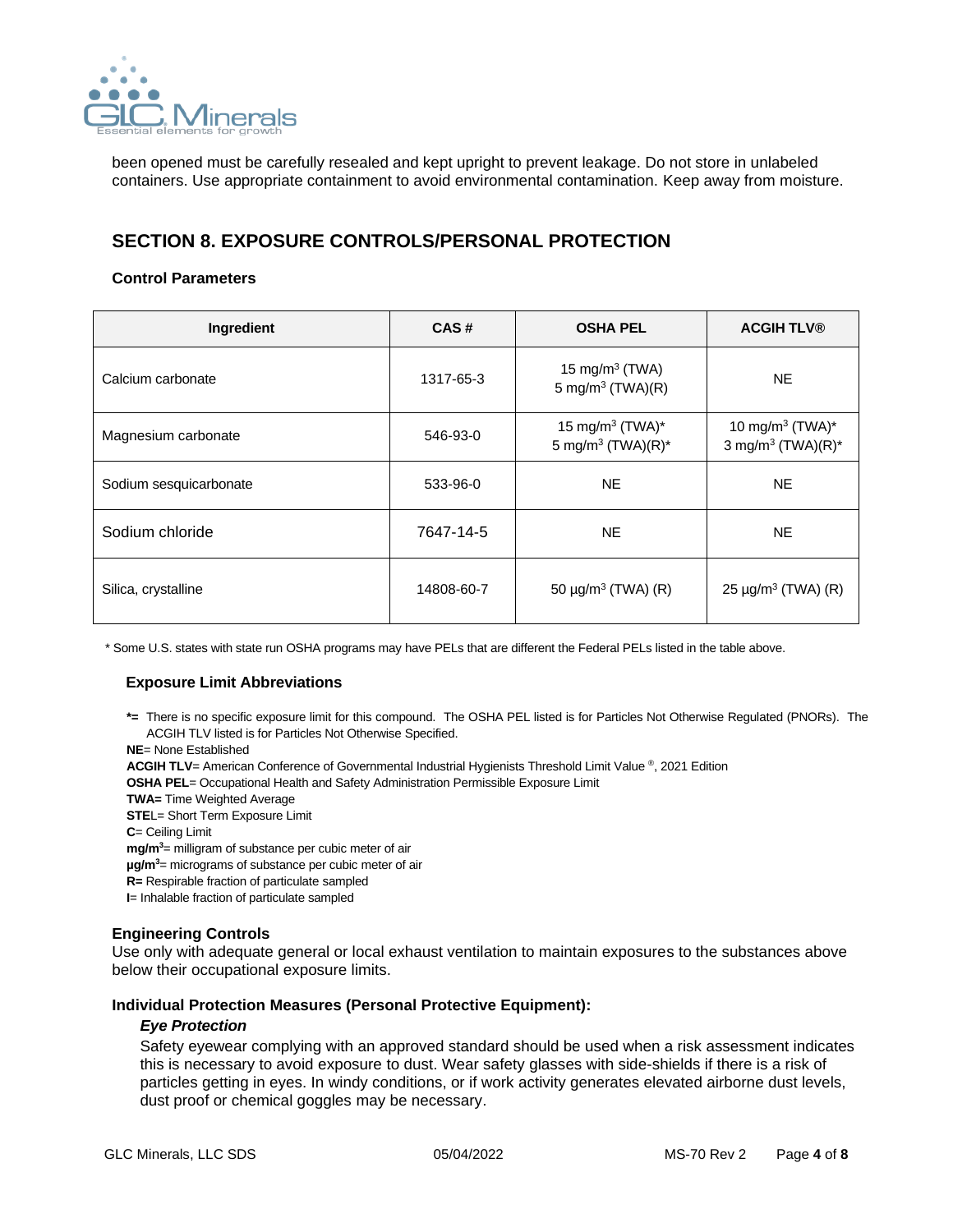

## *Skin protection*

Appropriate skin protection measures should be selected based on the task being performed and the risks involved.

## *Respiratory Protection*

Use a properly fitted, NIOSH approved particulate filter respirator if a risk assessment indicates such use is necessary or if exposures exceed the occupational exposure limits. Respirator selection must be based on known or anticipated exposure levels, the hazards of the product and the safe working limits of the selected respirator.

# **SECTION 9. PHYSICAL AND CHEMICAL PROPERTIES**

**Appearance Grayish-white powder Appearance Grayish-white powder Odor** Not applicable **Odor Threshold** Not applicable **pH** 9 **Melting Point/Freezing Point** 1742 °F (950° C) (Calcium carbonate) (melting) **Boiling Point/Range** Not applicable **Flash Point** Not applicable **Evaporation Rate** Not applicable **Flammability (solid, gas)** Not applicable **Upper/Lower Flammability or Explosive Limit** Not applicable (upper); Not applicable (lower) **Vapor Pressure** Not applicable **Vapor Density (air = 1)** Not applicable **Relative Density (water = 1)** 2.7 **Solubility** Soluble in water **Partition Coefficient, (n-Octanol/Water (Log Kow))** Not applicable **Auto-ignition Temperature Not applicable Decomposition Temperature** 1742 °F (950 °C) **Viscosity Not applicable** Not applicable

# **SECTION 10. STABILITY AND REACTIVITY**

## **Reactivity**

Not reactive under normal conditions of use.

## **Chemical Stability**

Normally stable.

## **Possibility of Hazardous Reactions**

Incompatible with acids, alum, ammonium salts, fluorine, magnesium, reactive fluoridated, brominated or phosphorous compounds; aluminum (may form hydrogen gas), ammonium salts, mercury, hydrogen, magnesium, reactive powdered metals; organic acid anhydrides; nitro-organic compounds; interhalogenated compounds. Reacts with acids and acidic salts to generate gaseous carbon dioxide with effervescence (bubbling) and heat. The reaction is rapid and exothermic with concentrated solutions of acids. The effervescence can create extensive foaming.

## **Hazardous Decomposition Products**

GLC Minerals, LLC SDS 05/04/2022 MS-70 Rev 2 Page **5** of **8** None expected under conditions of normal use. Reacts with acids and acidic salts to generate gaseous carbon dioxide with effervescence (bubbling) and heat. The reaction is rapid and exothermic with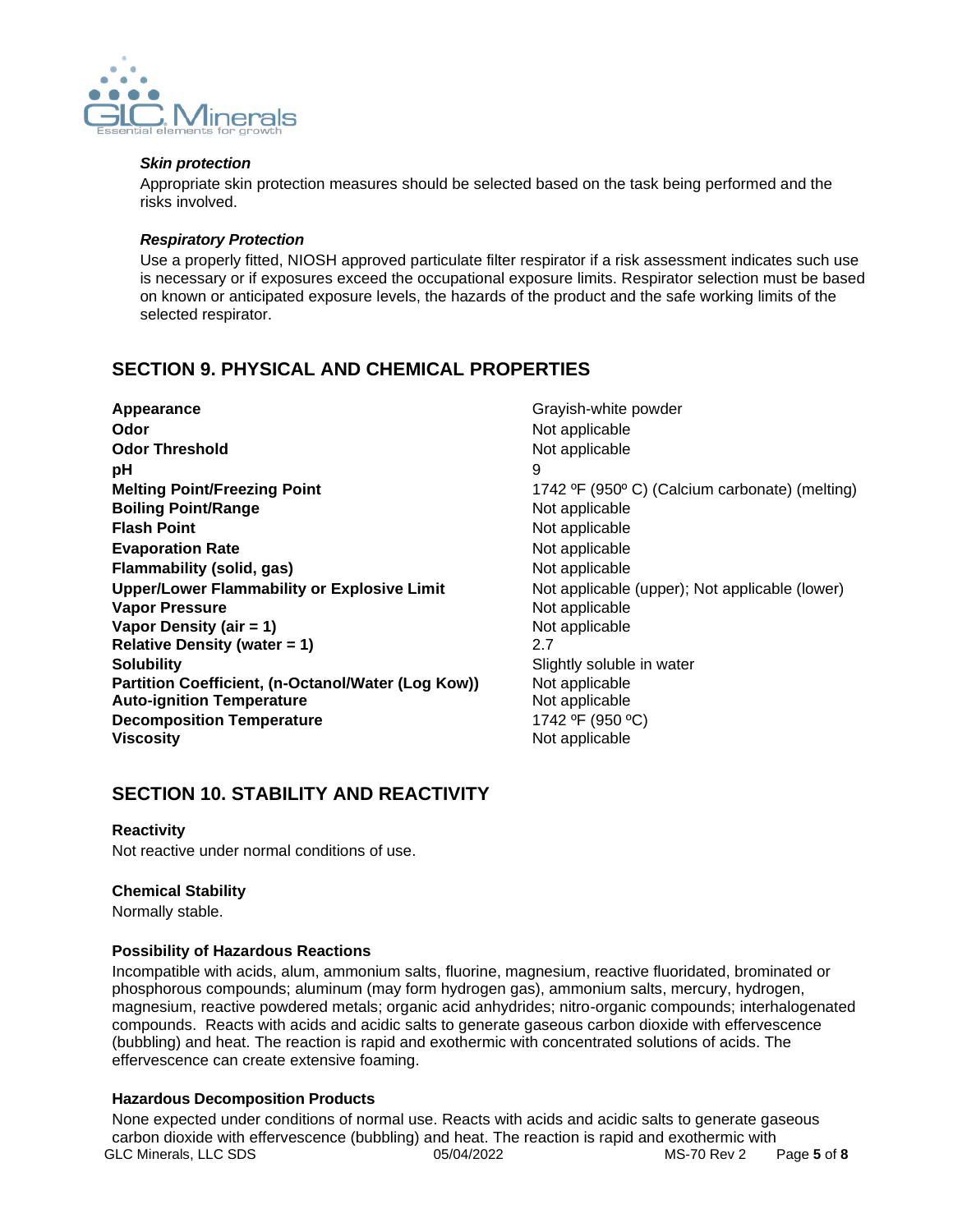

concentrated solutions of acids. The effervescence can create extensive foaming. May include but not limited to sodium oxides, chlorine gas, and hydrogen chloride.

## **SECTION 11. TOXICOLOGICAL INFORMATION**

### **Acute Toxicity**

None of the ingredients meet the criteria of the OSHA 2012 Hazard Communication Standard to be classified as an acute toxin. The acute toxicity of the ingredients is as follows:

| <b>Chemical Name</b>   | LD50 (oral)        |  |
|------------------------|--------------------|--|
| Calcium carbonate      | 6450 mg/kg (mouse) |  |
| Magnesium carbonate    | > 2000 mg/kg (rat) |  |
| Sodium sesquicarbonate | > 2000 mg/kg (rat) |  |

#### **Skin Corrosion/Irritation**

This product is classified as a Category 2, Skin corrosion/irritation substance, under the criteria of the OSHA 2012 Hazard Communication Standard. Contact can cause dryness and irritations.

### **Serious Eye Damage or Irritation**

This product is classified as a Category 2B,-Serious Eye Damage/Irritation substance, under the criteria of the OSHA 2012 Hazard Communication Standard. Contact may cause can cause irritation of the eyelids, redness, and tearing.

#### **Respiratory or Skin Sensitization**

None of the ingredients meet the criteria of the OSHA 2012 Hazard Communication Standard to be classified as respiratory or dermal sensitizers.

#### **Germ Cell Mutagenicity**

None of the ingredients meet the criteria of the OSHA 2012 Hazard Communication Standard to be classified as a mutagenic.

#### **Carcinogenicity**

**Silica, crystalline silica:** IARC-Group 1 (Carcinogenic to humans); NTP-K (known to be a human carcinogen); OSHA-listed.

## **Reproductive Toxicity**

None of the ingredients meet the criteria of the OSHA 2012 Hazard Communication Standard to be classified as reproductive toxins.

## **STOT (Specific Target Organ Toxicity) - Single Exposure (SE)**

This product is classified as STOT-SE, Category 3 (transient target organ effects) substance under the criteria of the OSHA 2012 Hazard Communication Standard. Symptoms of acute exposure include respiratory tract irritation.

## **STOT (Specific Target Organ Toxicity) - Repeated Exposure (RE)**

This product is classified as STOT-RE, Category 1 under the criteria of the OSHA 2012 Hazard Communication Standard due to the presence of crystalline silica. Prolonged inhalation of respirable crystalline silica may cause silicosis, a potentially serious lung disease. Studies have shown fibrotic lung disease in humans exposed to limestone dust, however, the health effects are thought to be associated with the presence of silica in the minerals processed or mined. Crystalline silica may also cause lung cancer, kidney damage and autoimmune disorders.

## **Aspiration Hazard**

GLC Minerals, LLC SDS 05/04/2022 MS-70 Rev 2 Page **6** of **8** No data is available, however, based on the physical form and chemistry of the product, it is not expected to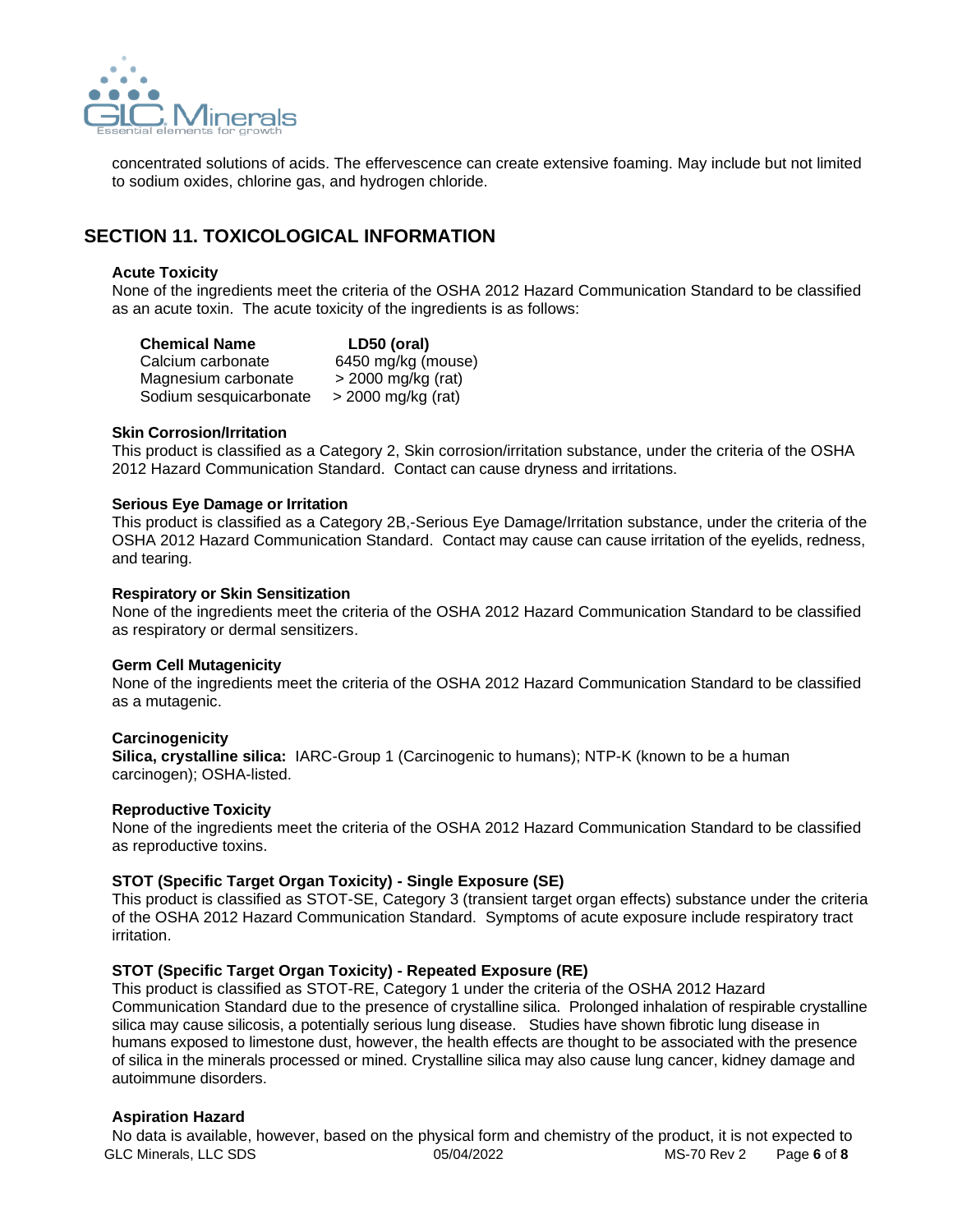

present an aspiration hazard. .

# **SECTION 12. ECOLOGICAL INFORMATION**

No data available for the mixture. The following information for the individual components is provided:

## **Acute Aquatic Toxicity**

**Chemical Name LC50 Fish**  Magnesium carbonate 2120-2820 mg/L (Pimephales promelas (fathead minnow); 96-hour,fresh water; static)

## **Bioaccumulation**

Product is not expected to bioaccumulate.

## **Mobility**

Not available

# **SECTION 13. DISPOSAL CONSIDERATIONS**

Dispose of according to federal, state and local regulations.

## **SECTION 14. TRANSPORT INFORMATION**

# **U.S. Department of Transportation (DOT)**

Product is not regulated

## **International Maritime Dangerous Goods (IMDG)**

Product is not regulated

**Transport in bulk according to Annex II of MARPOL 73/78 and the IBC Code** Product is not regulated

**International Civil Aviation Org./ International Air Transport Assoc. (ICAO/IATA)** Product is not regulated

## **SECTION 15. REGULATORY INFORMATION**

#### **CERCLA Hazardous Substances** Not listed

**SARA Toxic Chemical (40 CFR 372.65)** Not listed

**SARA Section 302 Extremely Hazardous Substances (40 CFR 355)** Not listed

**SARA 311/312** Not listed